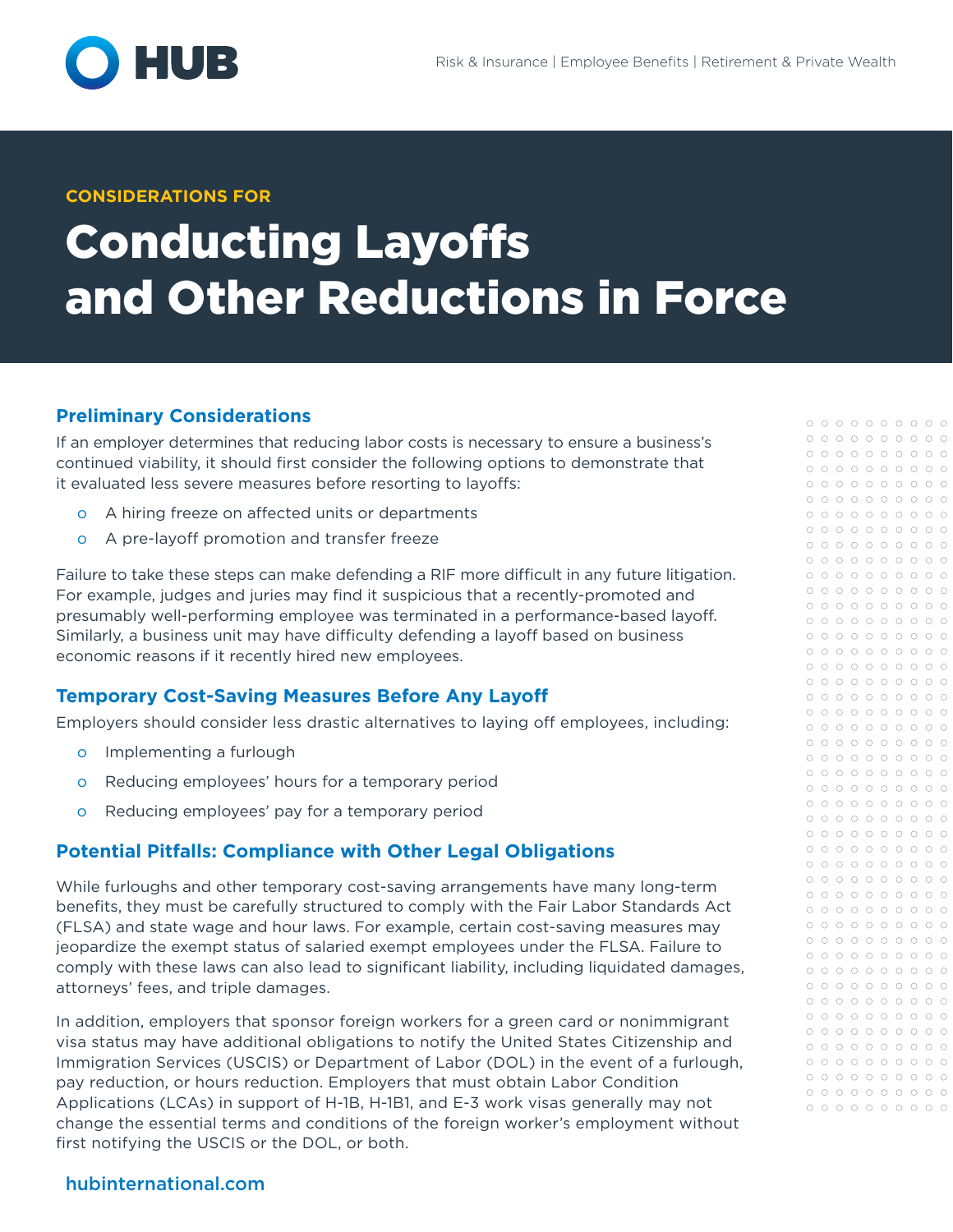# **Risk of Losing Exemption for Salaried Exempt Employees**

The primary risk of implementing these temporary cost-saving measures is that any loss of compensation for exempt employees may result in a loss of their exempt status under the FLSA, requiring the employees to be paid applicable minimum wage and overtime pay. To remain exempt from overtime employees generally must be paid on a salary basis. The general rule for salaried/exempt employees is that they are required to be paid if they perform work at some point during the workweek. Unless your business is shut down (or an employee does not perform any work) for more than an entire workweek, your exempt employees are generally entitled to be paid for the entire week in which they worked. Likewise, exempt employees must be paid a minimum salary of \$35,568 annually or \$684 each week. The total annual compensation requirement for highly compensated employees will be \$107,432 each year. Additional requirements include:

- o The employee is paid on a weekly or less frequent basis (for example, monthly)
- o The employee receives, during each pay period, a predetermined amount comprising all or part of the employee's compensation
- o The employee's salary may not be reduced because of either the quality or quantity of the employee's work
- o The employer must not take impermissible deductions from the employee's salary

Attempting to reduce labor costs by reducing an exempt employee's predetermined salary (for example, by occasionally asking exempt employees not to come to work one day a week and making a corresponding reduction in their salary for those weeks) generally violates the salary basis test and jeopardizes the exemption for both:

- o The affected employee
- o All similarly situated employees

However, an employer may reduce an exempt employees' total annualized salary amount. For example, an employer may reduce an exempt employee's annualized salary from \$65,000 to \$50,000.

Concerns about losing exempt status generally do not apply to nonexempt employees. Employers must pay non-exempt employees only for hours actually worked. If state laws or contractual provisions do not dictate otherwise, an employer can lawfully require hourly nonexempt employees to take one unpaid day off per week. However, employers must continue to pay non-exempt employees at least minimum wage for all hours worked and overtime under the FLSA and applicable state wage and hour laws.

State wage and hour laws may also limit an employer's ability to impose a desired costsaving measure. For example, some states require employers to provide a certain amount of notice before reducing pay or changing an employee's work schedule. Some states also impose higher minimum wage requirements or weekly salary thresholds than the FLSA.

## **Reducing the Risk of Losing Exempt Status**

Employers may be able to decrease labor costs while also reducing the risk of losing employees' exempt status under the FLSA by using:

o Full-week shutdowns. Employers can use furloughs in full week increments to avoid making improper salary deductions. This option is lawful because employers must only pay exempt employees a set salary in any week in which work is performed and conversely do not need to pay employees for any week in which no work is performed. If this option is used, however, it is vital to ensure affected exempt employees do not perform any work during these weeks. Any work performed triggers the obligation

# [hubinternational.com](http://hubinternational.com)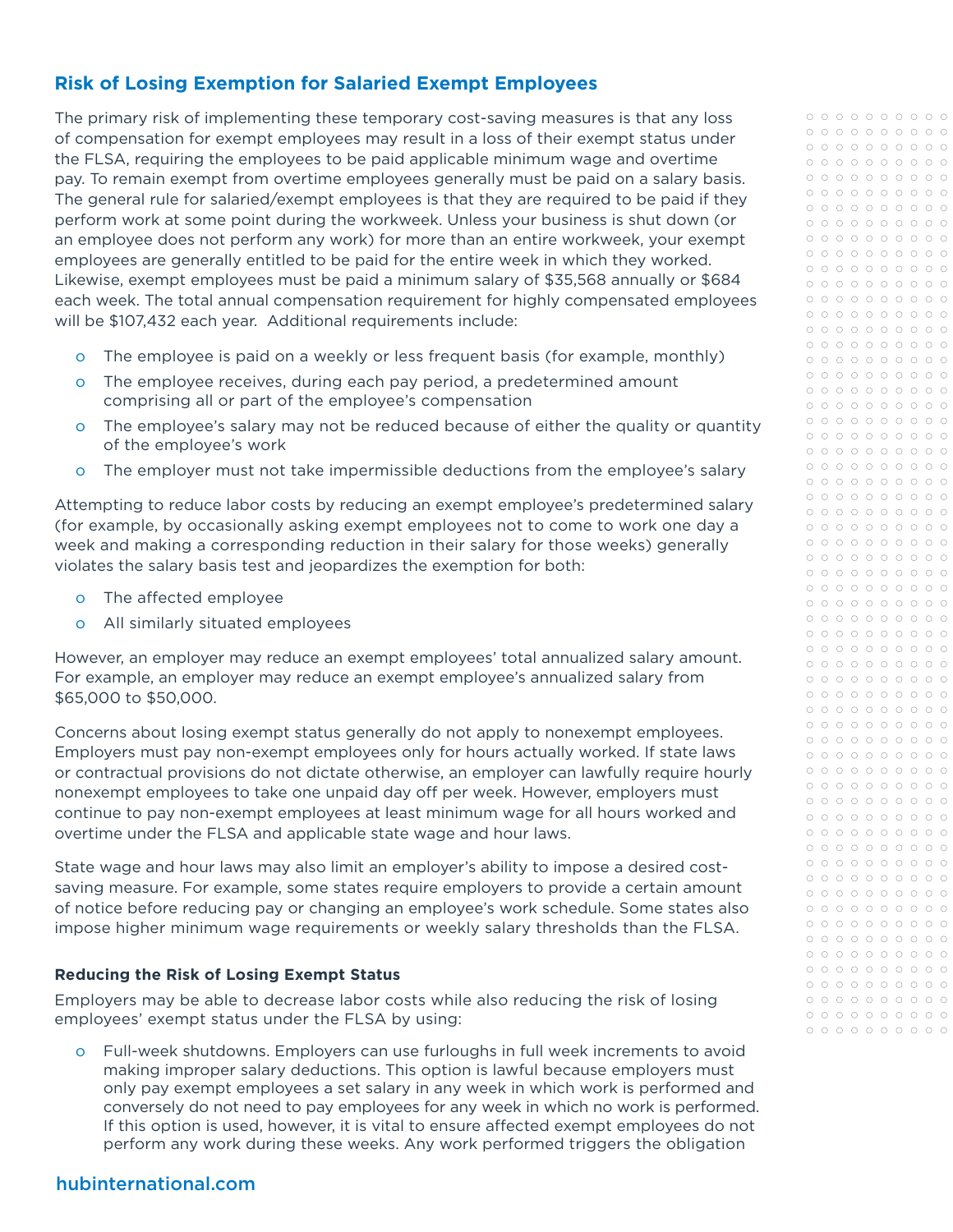to pay employees their full salary for that entire week, even if the work is minimal. For example, an employee who checks email from home for a few minutes on just one of the days can trigger the obligation to pay that employee for the entire week. As a practical matter, however, it may be very difficult to prevent an employee from performing any work. To avoid this problem, employers should:

- Formally prohibit employees from performing any work at all during these weeks and clearly communicate the prohibition; and
- Consider eliminating employees' access to work communication during applicable non-working weeks, for example, by blocking access to company email communications and prohibiting nonexempt employees from taking home work laptops, Blackberries, or other communication devices.
- o Reduced workweek schedule and pay. Employers can also prospectively adopt a reduced workweek schedule and a commensurate adjustment in employee salaries to avoid violating the salary basis test and jeopardizing the exemption, if the salary reduction is a bona fide change reflecting long-term business needs. To reduce the risk of losing employees' exempt status, employers should clearly notify employees before implementing the reduced workweek and salary plan. The notification and the accompanying details should be in writing and, preferably, provided at least one week in advance. Some states require more advance notice. The reduced salary plan also must continue to satisfy the salary basis test.
- o Requiring use of vacation time. While the FLSA allows an employer to require employees to use vacation or paid time off as a cost-saving measure, many state laws prohibit or significantly limit an employer's ability to do so. Employers should be familiar with the limitations on requiring the use of vacation time or paid time off under applicable state law.

## **Permanent Cost-Saving Measures**

When employers determine that a permanent layoff is necessary, employers have two options:

- o Voluntary reductions. Employers may implement voluntary RIFs with special benefits offered to those who leave. These are often referred to as exit incentive programs.
- o Involuntary reductions. Employers may always make involuntary reductions of

at-will employees, subject to their obligations to comply with all applicable federal, state and local laws, such as laws prohibiting discrimination, harassment, and retaliation. Reductions of employees employed under for-cause employment agreements require compliance with the termination provisions of these agreements.

Each of these measures requires careful planning and implementation. Employers should record the reasons for taking these measures to demonstrate a business justification and minimize the risk of disparate impact discrimination and other legal claims. A lack of documents significantly enhances the ability of the affected employees to argue that prohibited factors (such as a discriminatory or retaliatory motive) were considered.

# **Avoiding Disparate Impact and Retaliation Litigation**

An employer implementing a RIF must carefully consider its layoff selection criteria to prevent a disparate impact on employees in a particular protected class (where, for example, employees in a protected class, such as race or age, are affected more than what would be statistically expected given the demographics of all employees in the selection pool). This can involve various statistical analyses. Employers also should avoid any implication that employees were selected for having engaged in prohibited activity, such as making a discrimination complaint.

# [hubinternational.com](http://hubinternational.com)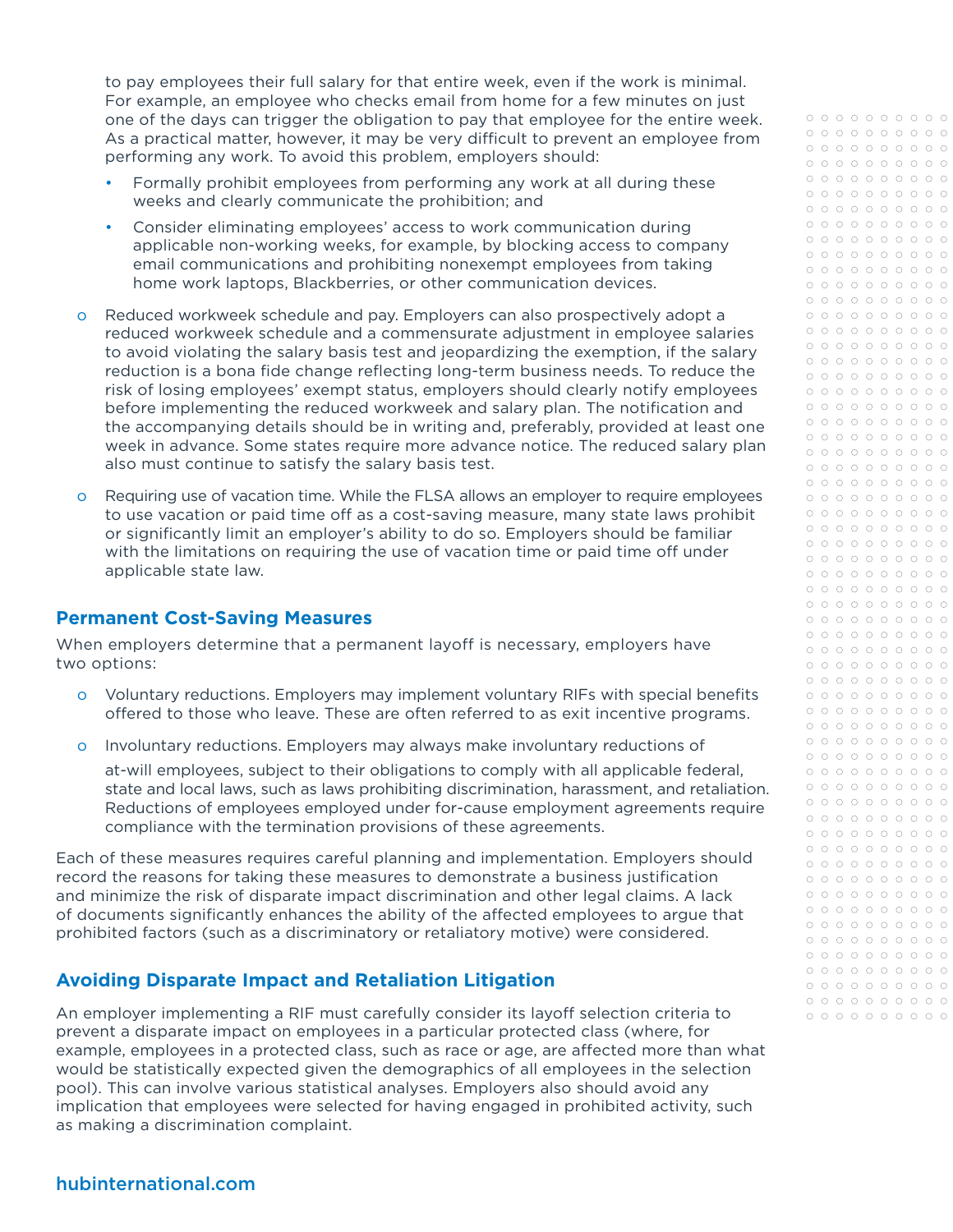# **Employees Who Have Recently Engaged in Protected Activity**

To minimize the risk of retaliation claims, employers should be careful to avoid the appearance of retaliating against employees who have recently engaged in protected activity (for more information about retaliation claims. Protected activity might include:

- o Making internal complaints
- o Making complaints to government agencies
- o Bringing or testifying in lawsuits against the employer
- o Opposing allegedly unlawful activity
- o Participating in an internal investigation or agency audit
- o Requesting or taking a protected leave of absence

## **Employees on Medical or Military Leave**

An employer implementing a RIF must particularly consider how the reduction might affect employees on protected medical or military leave and their right to reinstatement, as well as those who recently returned from leave. This is generally a fact-specific analysis that can implicate various federal laws, including the Americans with Disabilities Act (ADA), the Family and Medical Leave Act (FMLA), and the Uniformed Services Employment and Reemployment Rights Act (USERRA), as well as state law.

## **Protected Class Employees**

In addition to actions under federal and state leave statutes, an employer can face claims for discrimination under anti-discrimination laws, such as Title VII of the Civil Rights Act of 1964 (Title VII), the Age Discrimination in Employment Act (ADEA), the ADA, and state and local anti-discrimination laws, when an employee who is a member of a protected class is selected for a RIF. These actions commonly include claims for:

- o Intentional discrimination or disparate treatment.
- o Disparate impact.
- o Wrongful termination in violation of public policy.

# **Minimizing Risk of Discrimination Claims**

Employers can reduce the risk of former employees bringing discrimination claims by:

- o Ensuring there is a well-documented basis for a RIF based on legitimate business reasons
- o Documenting the decision-making and selection process
- o Using objective, consistently applied selection criteria
- o Where subjective criteria must be used, applying objective evaluation guidelines to the selection decisions and documenting the legitimate, non-discriminatory reasons for each decision
- o Conducting a disparate impact analysis of the selection list to ensure no protected class is disproportionately affected
- o Where a disparate impact analysis reveals a disparate impact, making legitimate and non-discriminatory adjustments as necessary
- o Reviewing selection decisions to ensure they are consistent with stated layoff goals

# [hubinternational.com](http://hubinternational.com)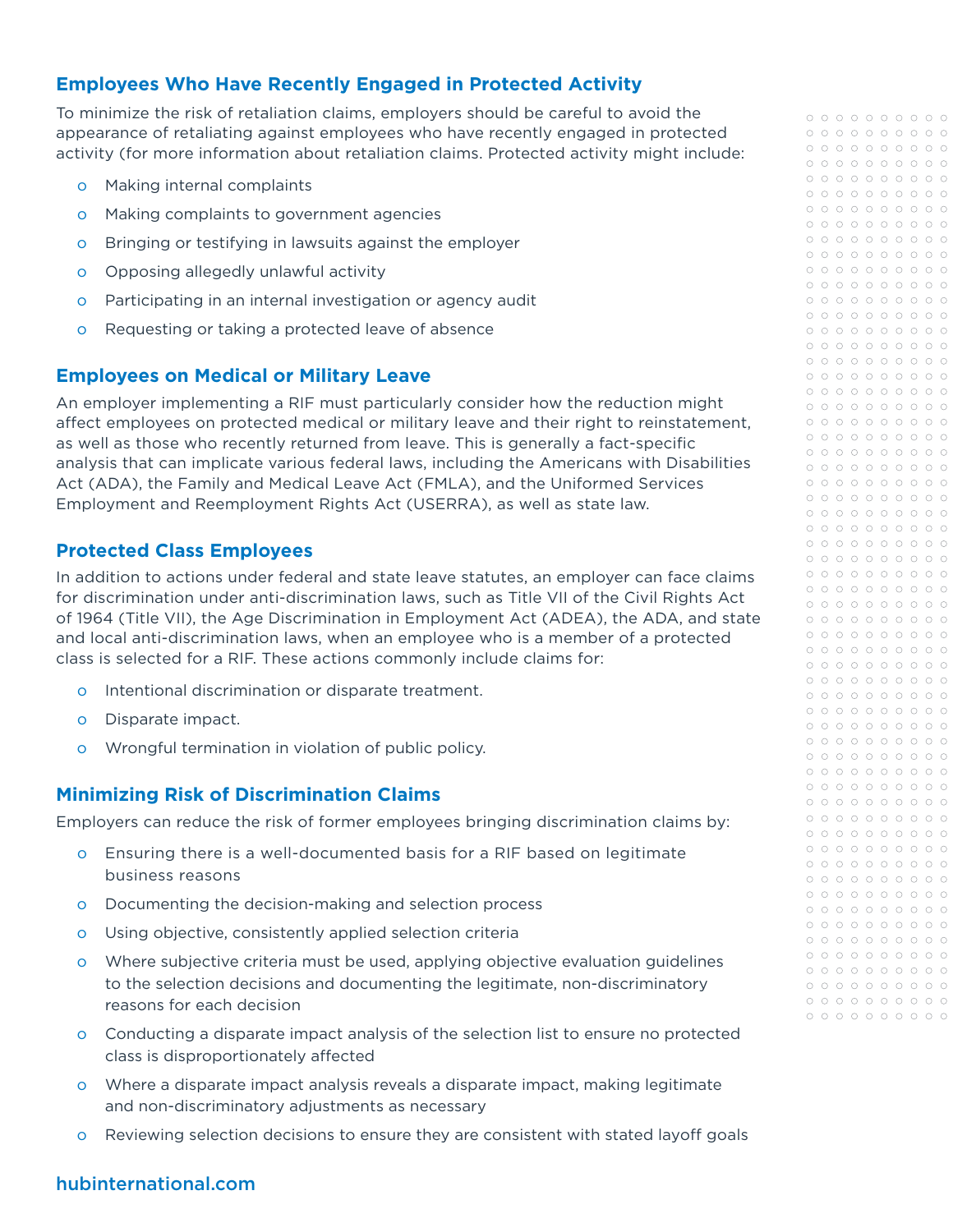- o Reviewing layoffs of individuals on protected leave or who recently returned from leave to ensure they are consistent with stated layoff goals and to ensure those individuals are not disproportionately affected
- o Using a severance package or plan with a legally enforceable release of claims
- o Complying with the Older Workers Benefit Protection Act (OWBPA) and similar state laws

## **Documenting Actions**

An employer may face significant liability unless it can show legitimate, non-discriminatory reasons justifying its termination decisions. Therefore, managing legal risks associated with a workforce reduction requires careful planning and documentation. Employers should:

- o Develop objective selection criteria that support selecting one individual over another.
- o Identify and document underlying business reasons and objectives for all decisions.

Employers should ensure the documentation accurately reflects their objective criteria and business justifications, without subjective commentary, as these documents would be discoverable in any litigation challenging the RIF.

## **Selection Criteria**

Employers should use objective, non-discriminatory and consistently-applied selection criteria. Adopting pure seniority-based layoff criteria is the best way to minimize liability exposure. Other layoff selection criteria that have withstood legal scrutiny by some courts include:

- o Performance (supported by underlying documents such as a performance evaluations or performance ratings)
- o Special skills
- o Productivity
- o Elimination of:
	- an entire job function
	- a particular department
	- redundant positions

Using high compensation levels as a selection criterion is not considered disparate treatment if it is not motivated by age. However, using this criterion can leave an employer more vulnerable to disparate impact claims under the ADEA because higher earning individuals tend to be among the older and more experienced employees.

Employers should avoid using subjective criteria to make selections for a RIF, as they allow laid-off workers to claim that decision-makers' true motives were discriminatory and that the subjective factors were a pretext for unlawful decisions. When subjective criteria are used to distinguish between employees, a sound case for individual layoff decisions should be made and documented by:

- o Assigning lay-off selections to group or departmental level managers to:
	- Ensure selections are made by management personnel with personal knowledge of the employees at issue
	- Avoid claims that selections were centralized rather than made based on individual job qualifications and therefore were more susceptible to class treatment

| $\circ$            | $\circ$ | $\circ$ | $\circ$ | $\circ$ | $\circ$ | $\circ$            | $\circ$ | $\circ$            | $\circ$            |
|--------------------|---------|---------|---------|---------|---------|--------------------|---------|--------------------|--------------------|
| $\circ$            | $\circ$ | $\circ$ | $\circ$ | $\circ$ | $\circ$ | $\circ$            | $\circ$ | $\circ$            | $\circ$            |
| $\circ$            | $\circ$ | $\circ$ | $\circ$ | $\circ$ | $\circ$ | $\circ$            | $\circ$ | $\circ$            | $\circ$            |
| $\circ$            | $\circ$ | $\circ$ | $\circ$ | $\circ$ | $\circ$ | $\circ$            | $\circ$ | $\circ$            | $\circ$            |
| $\circ$            | $\circ$ | $\circ$ | $\circ$ | $\circ$ | $\circ$ | $\circ$            | $\circ$ | $\circ$            | $\circ$            |
| $\circ$            | $\circ$ | $\circ$ | $\circ$ | $\circ$ | $\circ$ | $\circ$            | $\circ$ | $\circ$            | $\circ$            |
| $\circ$            | $\circ$ | $\circ$ | $\circ$ | $\circ$ | $\circ$ | $\circ$            | $\circ$ | $\circ$            | $\circ$            |
| $\circ$            | $\circ$ | $\circ$ | $\circ$ | $\circ$ | $\circ$ | $\circ$            | $\circ$ | $\circ$            | $\circ$            |
| $\circ$            | $\circ$ | $\circ$ | $\circ$ | $\circ$ | $\circ$ | $\circ$            | $\circ$ | $\circ$            | $\circ$            |
| $\circ$            | $\circ$ | $\circ$ | $\circ$ | $\circ$ | $\circ$ | $\circ$            | $\circ$ | $\circ$            | $\circ$            |
| $\circ$            | $\circ$ | $\circ$ | $\circ$ | $\circ$ | $\circ$ | $\circ$            | $\circ$ | $\circ$            | $\circ$            |
| $\circ$            | $\circ$ | $\circ$ | $\circ$ | $\circ$ | $\circ$ | $\circ$            | $\circ$ | $\circ$            | $\circ$            |
| $\circ$            | $\circ$ | $\circ$ | $\circ$ | $\circ$ | $\circ$ | $\circ$            | $\circ$ | $\circ$            | $\circ$            |
| $\circ$            | $\circ$ | $\circ$ | $\circ$ | $\circ$ | $\circ$ | $\circ$            | $\circ$ | $\circ$            | $\circ$            |
| $\circ$            | $\circ$ | $\circ$ | $\circ$ | $\circ$ | $\circ$ | $\circ$            | $\circ$ | $\circ$            | $\circ$            |
| $\circ$            | $\circ$ | $\circ$ | $\circ$ | $\circ$ | $\circ$ | $\circ$            | $\circ$ | $\circ$            | $\circ$            |
| $\circ$            | $\circ$ | $\circ$ | $\circ$ | $\circ$ | $\circ$ | $\circ$            | $\circ$ | $\circ$            | $\circ$            |
| $\circ$            | $\circ$ | $\circ$ | $\circ$ | $\circ$ | $\circ$ | $\circ$            | $\circ$ | $\circ$            | $\circ$            |
|                    | $\circ$ |         |         | $\circ$ |         |                    |         |                    |                    |
| $\circ$<br>$\circ$ | $\circ$ | $\circ$ | $\circ$ |         | $\circ$ | $\circ$<br>$\circ$ | $\circ$ | $\circ$<br>$\circ$ | $\circ$<br>$\circ$ |
|                    |         | $\circ$ | $\circ$ | $\circ$ | $\circ$ |                    | $\circ$ |                    |                    |
| $\circ$            | $\circ$ | $\circ$ | $\circ$ | $\circ$ | $\circ$ | $\circ$            | $\circ$ | $\circ$            | $\circ$            |
| $\circ$            | $\circ$ | $\circ$ | $\circ$ | $\circ$ | $\circ$ | $\circ$            | $\circ$ | $\circ$            | $\circ$            |
| $\circ$            | $\circ$ | $\circ$ | $\circ$ | $\circ$ | $\circ$ | $\circ$            | $\circ$ | $\circ$            | $\circ$            |
| $\circ$            | $\circ$ | $\circ$ | $\circ$ | $\circ$ | $\circ$ | $\circ$            | $\circ$ | $\circ$            | $\circ$            |
| $\circ$            | $\circ$ | $\circ$ | $\circ$ | $\circ$ | $\circ$ | $\circ$            | $\circ$ | $\circ$            | $\circ$            |
| $\circ$            | $\circ$ | $\circ$ | $\circ$ | $\circ$ | $\circ$ | $\circ$            | $\circ$ | $\circ$            | $\circ$            |
| $\circ$            | $\circ$ | $\circ$ | $\circ$ | $\circ$ | $\circ$ | $\circ$            | $\circ$ | $\circ$            | $\circ$            |
| $\circ$            | $\circ$ | $\circ$ | $\circ$ | $\circ$ | $\circ$ | $\circ$            | $\circ$ | $\circ$            | $\circ$            |
| $\circ$            | $\circ$ | $\circ$ | $\circ$ | $\circ$ | $\circ$ | $\circ$            | $\circ$ | $\circ$            | $\circ$            |
| $\circ$            | $\circ$ | $\circ$ | $\circ$ | $\circ$ | $\circ$ | $\circ$            | $\circ$ | $\circ$            | $\circ$            |
| $\circ$            | $\circ$ | $\circ$ | $\circ$ | $\circ$ | $\circ$ | $\circ$            | $\circ$ | $\circ$            | $\circ$            |
| $\circ$            | $\circ$ | $\circ$ | $\circ$ | $\circ$ | $\circ$ | $\circ$            | $\circ$ | $\circ$            | $\circ$            |
| $\circ$            | $\circ$ | $\circ$ | $\circ$ | $\circ$ | $\circ$ | $\circ$            | $\circ$ | $\circ$            | $\circ$            |
| $\circ$            | $\circ$ | $\circ$ | $\circ$ | $\circ$ | $\circ$ | $\circ$            | $\circ$ | $\circ$            | $\circ$            |
| $\circ$            | $\circ$ | $\circ$ | $\circ$ | $\circ$ | $\circ$ | $\circ$            | $\circ$ | $\circ$            | $\circ$            |
| $\circ$            | $\circ$ | $\circ$ | $\circ$ | $\circ$ | $\circ$ | $\circ$            | $\circ$ | $\circ$            | $\circ$            |
| $\circ$            | $\circ$ | $\circ$ | $\circ$ | $\circ$ | $\circ$ | $\circ$            | $\circ$ | $\circ$            | $\circ$            |
| $\circ$            | $\circ$ | $\circ$ | $\circ$ | $\circ$ | $\circ$ | $\circ$            | $\circ$ | $\circ$            | $\circ$            |
| $\circ$            | $\circ$ | $\circ$ | $\circ$ | $\circ$ | $\circ$ | $\circ$            | $\circ$ | $\circ$            | $\circ$            |
| $\circ$            | $\circ$ | $\circ$ | $\circ$ | $\circ$ | $\circ$ | $\circ$            | $\circ$ | $\circ$            | $\circ$            |
| $\circ$            | $\circ$ | $\circ$ | $\circ$ | $\circ$ | $\circ$ | $\circ$            | $\circ$ | $\circ$            | $\circ$            |
| $\circ$            | $\circ$ | $\circ$ | $\circ$ | $\circ$ | $\circ$ | $\circ$            | $\circ$ | $\circ$            | $\circ$            |
| $\circ$            | $\circ$ | $\circ$ | $\circ$ | $\circ$ | $\circ$ | $\circ$            | $\circ$ | $\circ$            | $\circ$            |
| $\circ$            | $\circ$ | $\circ$ | $\circ$ | $\circ$ | $\circ$ | $\circ$            | $\circ$ | $\circ$            | $\circ$            |
| $\circ$            | $\circ$ | $\circ$ | $\circ$ | $\circ$ | $\circ$ | $\circ$            | $\circ$ | $\circ$            | $\circ$            |
| $\circ$            | $\circ$ | О       |         | $\circ$ | $\circ$ | О                  | $\circ$ |                    | $\circ$            |
| $\circ$            | $\circ$ | $\circ$ | $\circ$ | $\circ$ | $\circ$ | $\circ$            | $\circ$ | $\circ$            | $\circ$            |
| $\circ$            | $\circ$ | $\circ$ | $\circ$ | $\circ$ | $\circ$ | $\circ$            | $\circ$ | $\circ$            | $\circ$            |
| $\circ$            | $\circ$ | $\circ$ | $\circ$ | $\circ$ | $\circ$ | $\circ$            | $\circ$ | $\circ$            | $\circ$            |
| $\circ$            | $\circ$ | $\circ$ | $\circ$ | $\circ$ | $\circ$ | $\circ$            | $\circ$ | $\circ$            | $\circ$            |
| $\circ$            | $\circ$ | $\circ$ | $\circ$ | $\circ$ | $\circ$ | $\circ$            | $\circ$ | $\circ$            | $\circ$            |
| $\circ$            | $\circ$ | $\circ$ | $\circ$ | $\circ$ | $\circ$ | $\circ$            | $\circ$ | $\circ$            | $\circ$            |
| $\circ$            | $\circ$ | $\circ$ | $\circ$ | $\circ$ | $\circ$ | $\circ$            | $\circ$ | $\circ$            | $\circ$            |
| $\circ$            | $\circ$ | $\circ$ | $\circ$ | $\circ$ | $\circ$ | $\circ$            | $\circ$ | $\circ$            | $\circ$            |
| $\circ$            | $\circ$ | $\circ$ | $\circ$ | $\circ$ | $\circ$ | $\circ$            | $\circ$ | $\circ$            | $\circ$            |
| $\circ$            | $\circ$ | $\circ$ | $\circ$ | $\circ$ | $\circ$ | $\circ$            | $\circ$ | $\circ$            | $\circ$            |
| $\circ$            | $\circ$ | $\circ$ | $\circ$ | $\circ$ | $\circ$ | $\circ$            | $\circ$ | $\circ$            | $\circ$            |
| $\circ$            | $\circ$ | $\circ$ | $\circ$ | $\circ$ | $\circ$ | $\circ$            | $\circ$ | $\circ$            | $\circ$            |
| $\circ$            | $\circ$ | $\circ$ | $\circ$ | $\circ$ | $\circ$ | $\circ$            | $\circ$ | $\circ$            | $\circ$            |
| $\circ$            | $\circ$ | $\circ$ | $\circ$ | $\circ$ | $\circ$ | $\circ$            | $\circ$ | $\circ$            | $\circ$            |
|                    |         |         |         |         |         |                    |         |                    |                    |
|                    |         |         |         |         |         |                    |         |                    |                    |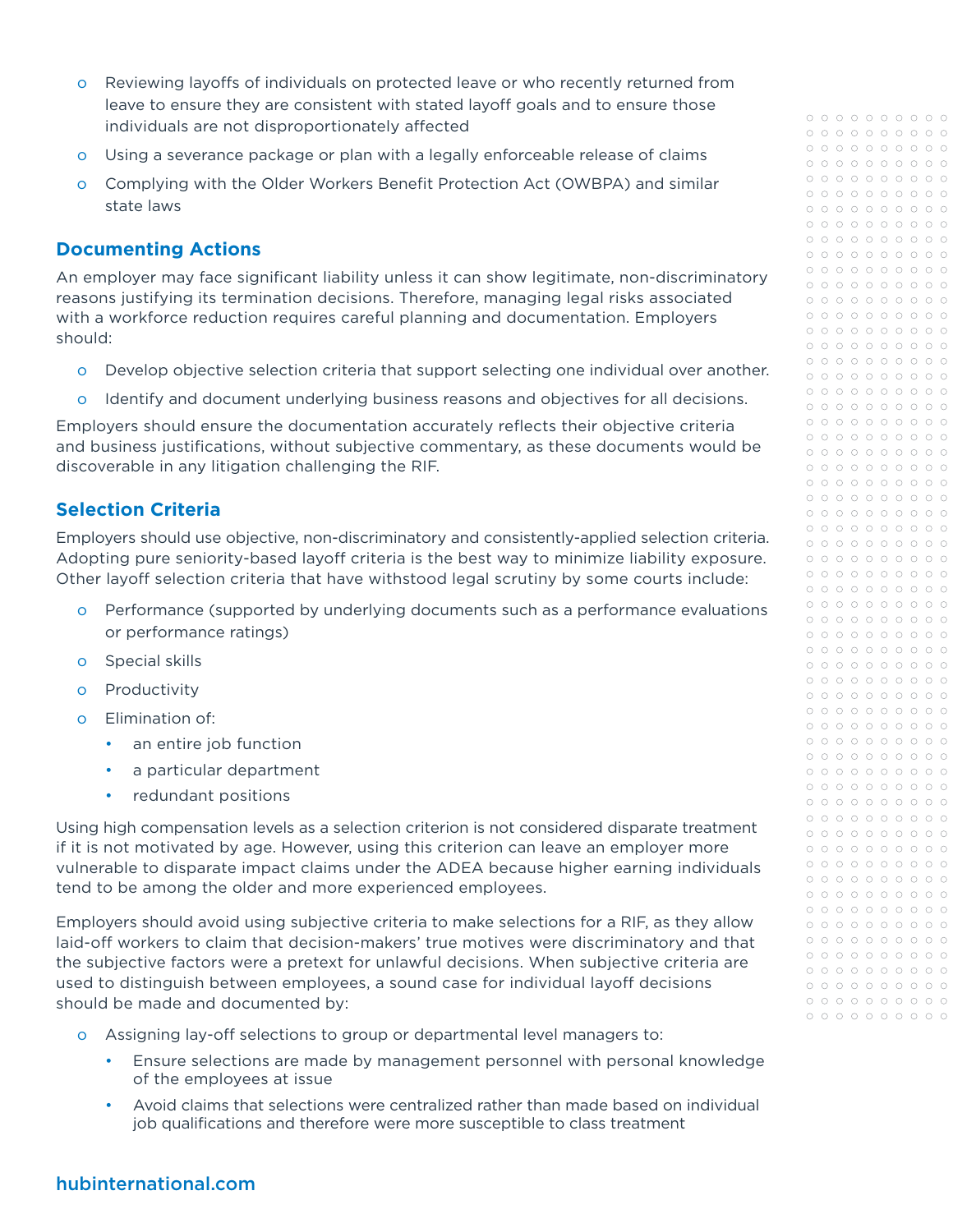- o Creating an independent review committee comprised of decisionmakers of diverse races, sexes, and ages, including individuals who are not in the affected employees' chain of command and people from different parts of the organization, to:
	- Review the layoff selections made by group or departmental level manager
	- Increase the objectivity of the decision-making process
- o Educating the decision-makers on anti-discrimination laws, particularly the ADEA

## **When making layoff decisions, employers should:**

- o Not rely solely on past performance evaluations and performance ratings. Although performance-based selection criteria have withstood court scrutiny, performance evaluations and reviews are often written in highly complementary terms and are not designed for comparing employees based on skills or business needs.
- o Develop special performance ratings specifically for the layoff rather than using existing performance assessment tools. New ratings should consider matters like:
	- relative skills
	- knowledge and training levels
	- ability to perform remaining work
	- other relevant qualifications

Whatever criteria are chosen, they must be applied uniformly to evaluate the candidates to minimize discrimination claims. An employer should write the guidelines used for layoff selections assuming that a judge and jury will see them in the future. If possible, multiple raters who know the affected employees should make independent evaluations without any knowledge of ratings given by other raters. The selection decisions and accompanying reasons for each candidate selected should be well documented.

# **Selection List**

Once a proposed list of individuals slated for layoff has been prepared, the employer should take the following steps to minimize liability and make it easier to defend any layoff decision:

- o Conduct a disparate impact analysis with legal counsel under the protection of the attorney-client privilege
- o Adjust layoff selection procedures to preclude a disparate impact of the layoff on any protected groups.
- o If not already created, consider creating an independent review committee that includes minorities, women, and older workers to assess the tentative layoff decisions to ensure compliance with current guidelines.
- o Have the independent review committee or a *senior human resources professional review selection decisions* to ensure:
	- The selection decisions comply with current guidelines and are consistent with the stated RIF goals;
	- Selection decisions affecting individuals on leave are consistent with stated RIF goals and that individuals on protected leave or who recently returned from leave are not disproportionately affected by the layoff; and
	- No employees selected for the RIF can claim retaliation for protected activity, such as preexisting claims, internal complaints, taking or requesting protected leave, or whistleblowing activities.

# [hubinternational.com](http://hubinternational.com)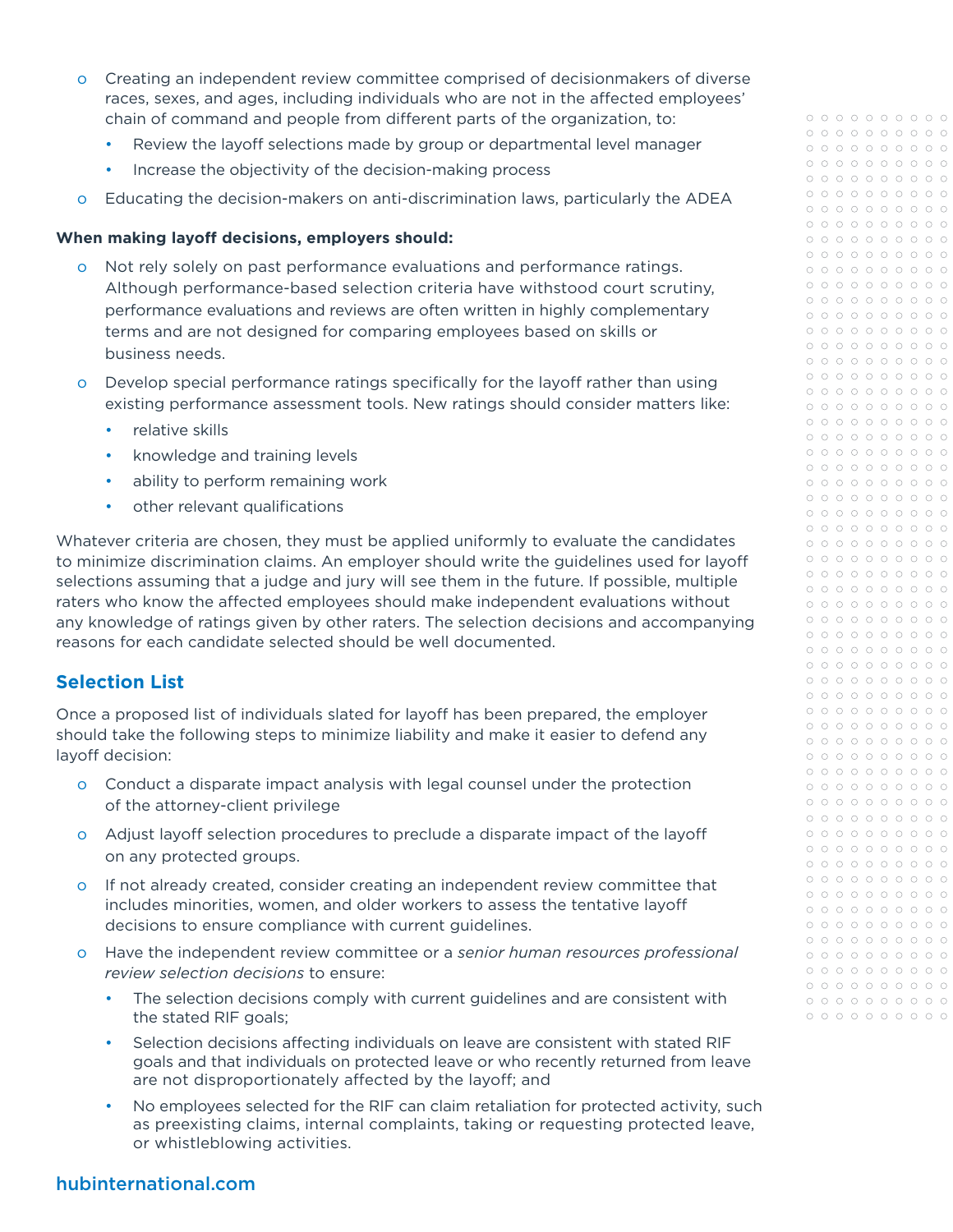## **Severance Packages or Plans**

A severance package or plan (including voluntary exit incentives) can help minimize risks of liability associated with a layoff by requiring a release of legal claims the individual might otherwise have brought against the employer in exchange for the severance payment. Packages and plans must be thoroughly reviewed for legal compliance and drafted precisely to ensure compliance with the Employee Retirement Income Security Act (ERISA), Internal Revenue Code (IRC), and the OWBPA.

If severance is offered in exchange for a release of claims against the employer, there must be sufficient consideration for the agreement, meaning that the employer is providing the employee a benefit he was not already entitled to receive. The severance agreement cannot simply offer payment already owed to the employee.

A severance agreement should explicitly release the employer from claims the employee could have brought for issues that arose before and up to the date of the agreement, including claims relating to the termination of employment and other potential claims under federal, state, and local law. A well drafted severance agreement should also remind employees of obligations that continue after the termination date, such as non-compete, non-solicitation, and non-disclosure covenants. Clients should seek guidance from their labor and employment counsel regarding the use (and drafting) of a separation agreement.

If severance is only being offered to a portion of the layoff group, objective criteria should be used to determine eligible individuals to minimize the risk of discrimination claims.

## **Limitations of Releases**

Even well drafted releases have limitations. While employees usually may waive many of their rights in a private release agreement, they may not waive certain rights. For example, many courts have held that private compromises of certain claims under the FLSA are invalid and that releases of certain FLSA claims must be supervised by a court or the DOL. In addition, an employee's waiver does not prevent the EEOC or another government agency from litigating the matter on the employee's behalf, although employees can waive their right to monetary relief in these administrative proceedings.

Release agreements may effectively waive an employee's right to bring a class or collective action against the employer. However, at least one circuit court of appeals has held that a class waiver in a separation agreement is only valid if it contains an arbitration provision.

Some employers avoid offering releases because they fear prompting employees to seek the advice of counsel may eventually lead to a lawsuit. While this is a real concern, it is best for employers to obtain releases to reduce overall liability exposure.

# **OWBPA and State Laws**

Releases must comply with all federal and state laws. The OWBPA, for example, imposes strict requirements on employers who ask employees aged 40 years or older to sign a release. Specifically, the OWBPA requires that releases be entered into knowingly and voluntarily by the employee, which requires the following in the context of a RIF of two or more employees:

- o The release be written in plain language in a manner that is understandable
- o The employer to specifically advise employees to review the agreement with an attorney before signing. Best practice is to include this advice in the written release
- o The release to reference the ADEA
- o The release to not include a waiver of rights or claims that may arise after the date the release is signed
- o The employer to provide employees at least 45 days to consider the release before signing it and seven days to revoke the release after signing it (only 21 days is required for one employee aged 40 and over being terminated to consider a release before signing, but the seven-day revocation period still applies). The employee may

| $\circ$ | $\circ$ | $\circ$ | $\circ$ | $\circ$ | $\circ$ | $\circ$ | $\circ$ | $\circ$ | $\circ$ |
|---------|---------|---------|---------|---------|---------|---------|---------|---------|---------|
| $\circ$ | $\circ$ | $\circ$ | $\circ$ | $\circ$ | $\circ$ | $\circ$ | $\circ$ | $\circ$ | $\circ$ |
| $\circ$ | $\circ$ | $\circ$ | $\circ$ | $\circ$ | $\circ$ | $\circ$ | $\circ$ | $\circ$ | $\circ$ |
| $\circ$ | $\circ$ | $\circ$ | $\circ$ | $\circ$ | $\circ$ | $\circ$ | $\circ$ | $\circ$ | $\circ$ |
| $\circ$ | $\circ$ | $\circ$ | $\circ$ | $\circ$ | $\circ$ | $\circ$ | $\circ$ | $\circ$ | $\circ$ |
| $\circ$ | $\circ$ | $\circ$ | $\circ$ | $\circ$ | $\circ$ | $\circ$ | $\circ$ | $\circ$ | $\circ$ |
| $\circ$ | $\circ$ | $\circ$ | $\circ$ | $\circ$ | $\circ$ | $\circ$ | $\circ$ | $\circ$ | $\circ$ |
| $\circ$ | $\circ$ | $\circ$ | $\circ$ | $\circ$ | $\circ$ | $\circ$ | $\circ$ | $\circ$ | $\circ$ |
|         |         |         |         |         |         |         |         |         |         |
| $\circ$ | $\circ$ | $\circ$ | $\circ$ | $\circ$ | $\circ$ | $\circ$ | $\circ$ | $\circ$ | $\circ$ |
| $\circ$ | $\circ$ | $\circ$ | $\circ$ | $\circ$ | $\circ$ | $\circ$ | $\circ$ | $\circ$ | $\circ$ |
| $\circ$ | $\circ$ | $\circ$ | $\circ$ | $\circ$ | $\circ$ | $\circ$ | $\circ$ | $\circ$ | $\circ$ |
| $\circ$ | $\circ$ | $\circ$ | $\circ$ | $\circ$ | $\circ$ | $\circ$ | $\circ$ | $\circ$ | $\circ$ |
| $\circ$ | $\circ$ | $\circ$ | $\circ$ | $\circ$ | $\circ$ | $\circ$ | $\circ$ | $\circ$ | $\circ$ |
| $\circ$ | $\circ$ | $\circ$ | $\circ$ | $\circ$ | $\circ$ | $\circ$ | $\circ$ | $\circ$ | $\circ$ |
| $\circ$ | $\circ$ | $\circ$ | $\circ$ | $\circ$ | $\circ$ | $\circ$ | $\circ$ | $\circ$ | $\circ$ |
| $\circ$ | $\circ$ | $\circ$ | $\circ$ | $\circ$ | $\circ$ | $\circ$ | $\circ$ | $\circ$ | $\circ$ |
| $\circ$ | $\circ$ | $\circ$ | $\circ$ | $\circ$ | $\circ$ | $\circ$ | $\circ$ | $\circ$ | $\circ$ |
| $\circ$ | $\circ$ | $\circ$ | $\circ$ | $\circ$ | $\circ$ | $\circ$ | $\circ$ | $\circ$ | $\circ$ |
| $\circ$ | $\circ$ | $\circ$ | $\circ$ | $\circ$ | $\circ$ | $\circ$ | $\circ$ | $\circ$ | $\circ$ |
| $\circ$ | $\circ$ | $\circ$ | $\circ$ | $\circ$ | $\circ$ | $\circ$ | $\circ$ | $\circ$ | $\circ$ |
| $\circ$ | $\circ$ | $\circ$ | $\circ$ | $\circ$ | $\circ$ | $\circ$ | $\circ$ | $\circ$ | $\circ$ |
| $\circ$ | $\circ$ | $\circ$ | $\circ$ | $\circ$ | $\circ$ | $\circ$ | $\circ$ | $\circ$ | $\circ$ |
| $\circ$ | $\circ$ | $\circ$ | $\circ$ | $\circ$ | $\circ$ | $\circ$ | $\circ$ | $\circ$ | $\circ$ |
| $\circ$ | $\circ$ | $\circ$ | $\circ$ | $\circ$ | $\circ$ | $\circ$ | $\circ$ | $\circ$ | $\circ$ |
| $\circ$ | $\circ$ | $\circ$ | $\circ$ | $\circ$ | $\circ$ | $\circ$ | $\circ$ | $\circ$ | $\circ$ |
| $\circ$ | $\circ$ | $\circ$ | $\circ$ | $\circ$ | $\circ$ | $\circ$ | $\circ$ | $\circ$ | $\circ$ |
| $\circ$ | $\circ$ | $\circ$ | $\circ$ | $\circ$ | $\circ$ | $\circ$ | $\circ$ | $\circ$ | $\circ$ |
| $\circ$ | $\circ$ | $\circ$ | $\circ$ | $\circ$ | $\circ$ | $\circ$ | $\circ$ | $\circ$ | $\circ$ |
| $\circ$ | $\circ$ | $\circ$ | $\circ$ | $\circ$ | $\circ$ | $\circ$ | $\circ$ | $\circ$ | $\circ$ |
| $\circ$ | $\circ$ | $\circ$ | $\circ$ | $\circ$ | $\circ$ | $\circ$ | $\circ$ | $\circ$ | $\circ$ |
| $\circ$ | $\circ$ | $\circ$ | $\circ$ | $\circ$ | $\circ$ | $\circ$ | $\circ$ | $\circ$ | $\circ$ |
| $\circ$ | $\circ$ | $\circ$ | $\circ$ | $\circ$ | $\circ$ | $\circ$ | $\circ$ | $\circ$ | $\circ$ |
| $\circ$ | $\circ$ | $\circ$ | $\circ$ | $\circ$ | $\circ$ | $\circ$ | $\circ$ | $\circ$ | $\circ$ |
| $\circ$ | $\circ$ | $\circ$ | $\circ$ | $\circ$ | $\circ$ | $\circ$ | $\circ$ | $\circ$ | $\circ$ |
| $\circ$ | $\circ$ | $\circ$ | $\circ$ | $\circ$ | $\circ$ | $\circ$ | $\circ$ | $\circ$ | $\circ$ |
| $\circ$ | $\circ$ | $\circ$ | $\circ$ | $\circ$ | $\circ$ | $\circ$ | $\circ$ | $\circ$ | $\circ$ |
| $\circ$ | $\circ$ | $\circ$ | $\circ$ | $\circ$ | $\circ$ | $\circ$ | $\circ$ | $\circ$ | $\circ$ |
| $\circ$ | $\circ$ | $\circ$ | $\circ$ | $\circ$ | $\circ$ | $\circ$ | $\circ$ | $\circ$ | $\circ$ |
| $\circ$ | $\circ$ | $\circ$ | $\circ$ | $\circ$ | $\circ$ | $\circ$ | $\circ$ | $\circ$ | $\circ$ |
| $\circ$ | $\circ$ | $\circ$ | $\circ$ | $\circ$ | $\circ$ | $\circ$ | $\circ$ | $\circ$ | $\circ$ |
| $\circ$ | $\circ$ | $\circ$ | $\circ$ | $\circ$ | $\circ$ | $\circ$ | $\circ$ | $\circ$ | $\circ$ |
| $\circ$ | $\circ$ | $\circ$ | $\circ$ | $\circ$ | $\circ$ | $\circ$ | $\circ$ | $\circ$ | $\circ$ |
| $\circ$ | $\circ$ | $\circ$ | $\circ$ | $\circ$ | $\circ$ | $\circ$ | $\circ$ | $\circ$ | $\circ$ |
| $\circ$ | $\circ$ | $\circ$ | $\circ$ | $\circ$ | $\circ$ | $\circ$ | $\circ$ | $\circ$ | $\circ$ |
| $\circ$ | $\circ$ | О       | $\circ$ | $\circ$ | $\circ$ | $\circ$ | $\circ$ |         | $\circ$ |
|         |         |         |         |         |         |         |         | $\circ$ |         |
| $\circ$ | $\circ$ | $\circ$ | $\circ$ | $\circ$ | $\circ$ | $\circ$ | $\circ$ | $\circ$ | $\circ$ |
| $\circ$ | $\circ$ | $\circ$ | $\circ$ | $\circ$ | $\circ$ | $\circ$ | $\circ$ | $\circ$ | $\circ$ |
| $\circ$ | $\circ$ | $\circ$ | $\circ$ | $\circ$ | $\circ$ | $\circ$ | $\circ$ | $\circ$ | $\circ$ |
| $\circ$ | $\circ$ | $\circ$ | $\circ$ | $\circ$ | $\circ$ | $\circ$ | $\circ$ | $\circ$ | $\circ$ |
| $\circ$ | $\circ$ | $\circ$ | $\circ$ | $\circ$ | $\circ$ | $\circ$ | $\circ$ | $\circ$ | $\circ$ |
| $\circ$ | $\circ$ | $\circ$ | $\circ$ | $\circ$ | $\circ$ | $\circ$ | $\circ$ | $\circ$ | $\circ$ |
| $\circ$ | $\circ$ | $\circ$ | $\circ$ | $\circ$ | $\circ$ | $\circ$ | $\circ$ | $\circ$ | $\circ$ |
| $\circ$ | $\circ$ | $\circ$ | $\circ$ | $\circ$ | $\circ$ | $\circ$ | $\circ$ | $\circ$ | $\circ$ |
| $\circ$ | $\circ$ | $\circ$ | $\circ$ | $\circ$ | $\circ$ | $\circ$ | $\circ$ | $\circ$ | $\circ$ |
| $\circ$ | $\circ$ | $\circ$ | $\circ$ | $\circ$ | $\circ$ | $\circ$ | $\circ$ | $\circ$ | $\circ$ |
| $\circ$ | $\circ$ | $\circ$ | $\circ$ | $\circ$ | $\circ$ | $\circ$ | $\circ$ | $\circ$ | $\circ$ |
| $\circ$ | $\circ$ | $\circ$ | $\circ$ | $\circ$ | $\circ$ | $\circ$ | $\circ$ | $\circ$ | $\circ$ |
| $\circ$ | $\circ$ | $\circ$ | $\circ$ | $\circ$ | $\circ$ | $\circ$ | $\circ$ | $\circ$ | $\circ$ |
| $\circ$ | $\circ$ | $\circ$ | $\circ$ | $\circ$ | $\circ$ | $\circ$ | $\circ$ | $\circ$ | $\circ$ |
| $\circ$ | $\circ$ | $\circ$ | $\circ$ | $\circ$ | $\circ$ | $\circ$ | $\circ$ | $\circ$ | $\circ$ |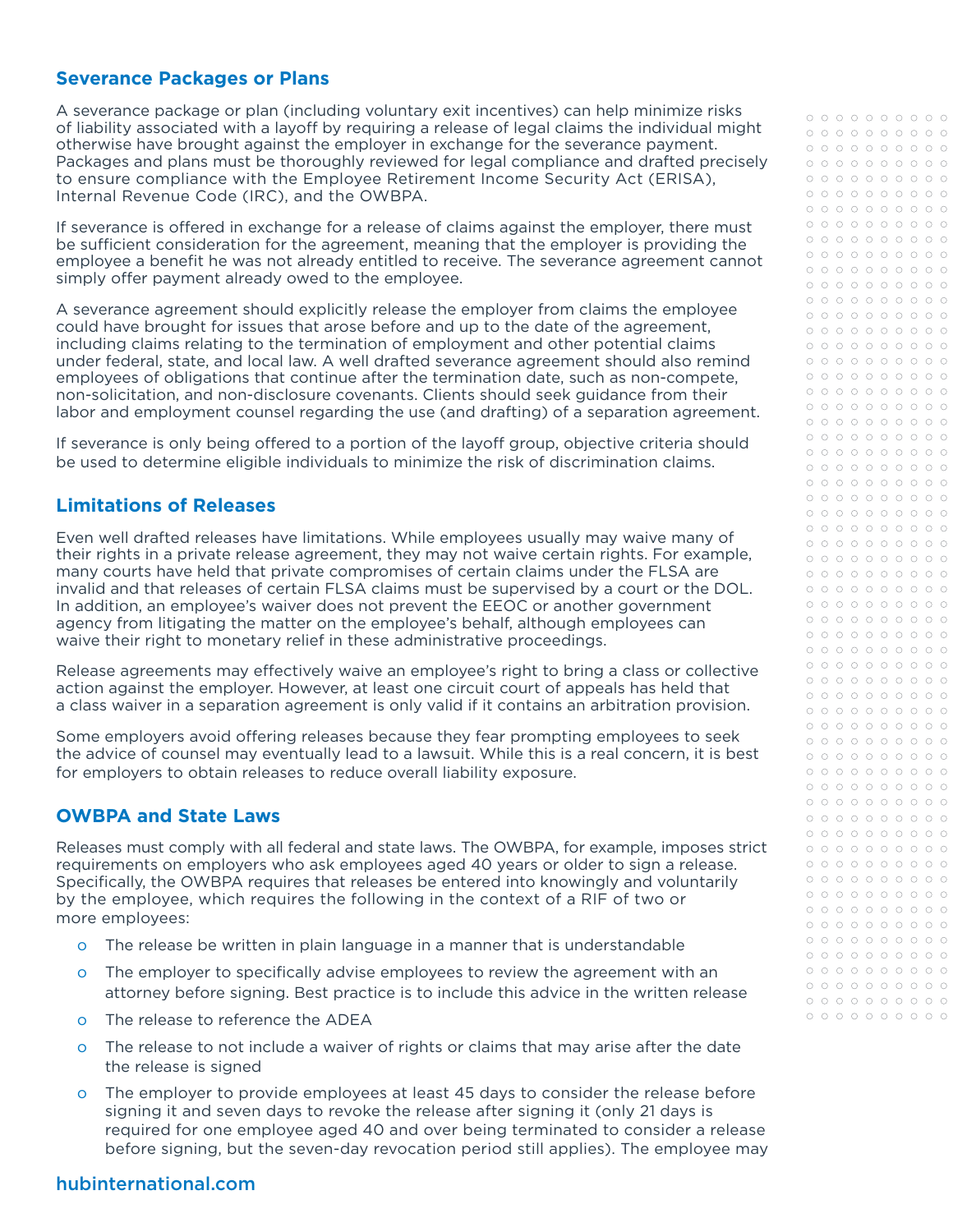waive all or part of the 45-day consideration period and sign the release before the end of that period if the waiver is knowing and voluntary, but the employee cannot waive or shorten the seven-day revocation period. Best practice is to include these timeframes in the written release.

- o The employer to disclose certain information to employees related to their termination, which is usually provided in an exhibit or addendum to the release agreement. The required disclosure includes information about:
	- The class, unit, or group of individuals included in the exit incentive or employment termination program
	- Any eligibility factors for the exit incentive or employment termination program
	- Any time limits applicable to the exit incentive or employment termination program
	- The job titles and ages of all individuals eligible or selected for the exit incentive or employment termination program
	- The ages of all individuals in the same job classification or organizational unit who are not eligible or were not selected for the exit incentive or employment termination program

# **Benefit Plans**

#### **COBRA Election Notice**

Under the Consolidated Omnibus Budget Reconciliation Act (COBRA), employers must offer group health plan continuation coverage (commonly referred to as COBRA coverage) to all covered employees (qualified beneficiaries), and their spouses and dependent children, who lose coverage due to a layoff or reduction in hours. An employer has 30 days to notify the plan administrator of a termination of employment. The plan administrator then has 14 days to provide a COBRA election notice to qualified beneficiaries. If the employer is also the plan administrator, the employer has 44 days to provide a COBRA election notice.

Failure to provide timely notices required under COBRA can result in:

- o Hefty per-day penalties under ERISA
- o Excise taxes under the IRC

Certain small employers may not be subject to federal COBRA requirements. However, state continuation coverage rights may apply.

#### **Health and Welfare Plans**

When implementing a short-term furlough or RIF, an employer should also review employee benefit plans and insurance policies to determine when coverage ends. Disability insurance carriers are particularly strict about requiring that employees be actively at work for coverage to apply.

When an individual's coverage under an employer's health plan ends, the individual may have the right under the benefit plan or state insurance law to convert the coverage to an individual policy. Conversion notices are usually required once coverage of an insured health plan ends. An individual may be entitled to receive a conversion notice as part of this conversion option, and an employer should review the governing plan or policy to determine when this notice should be provided. These conversion rights and related notice obligations may also be governed by state insurance law.

#### **Qualified Plans**

Depending on the type of qualified plan maintained by an employer, if any, a RIF may also trigger employees' rights to obtain 401(k) plan assets. Many defined contribution plans (such as 401(k) plans) allow employees to receive a distribution of their account balances on termination of employment. Employees generally cannot obtain distributions of accrued benefits under a defined benefit pension plan before reaching a retirement date

## [hubinternational.com](http://hubinternational.com)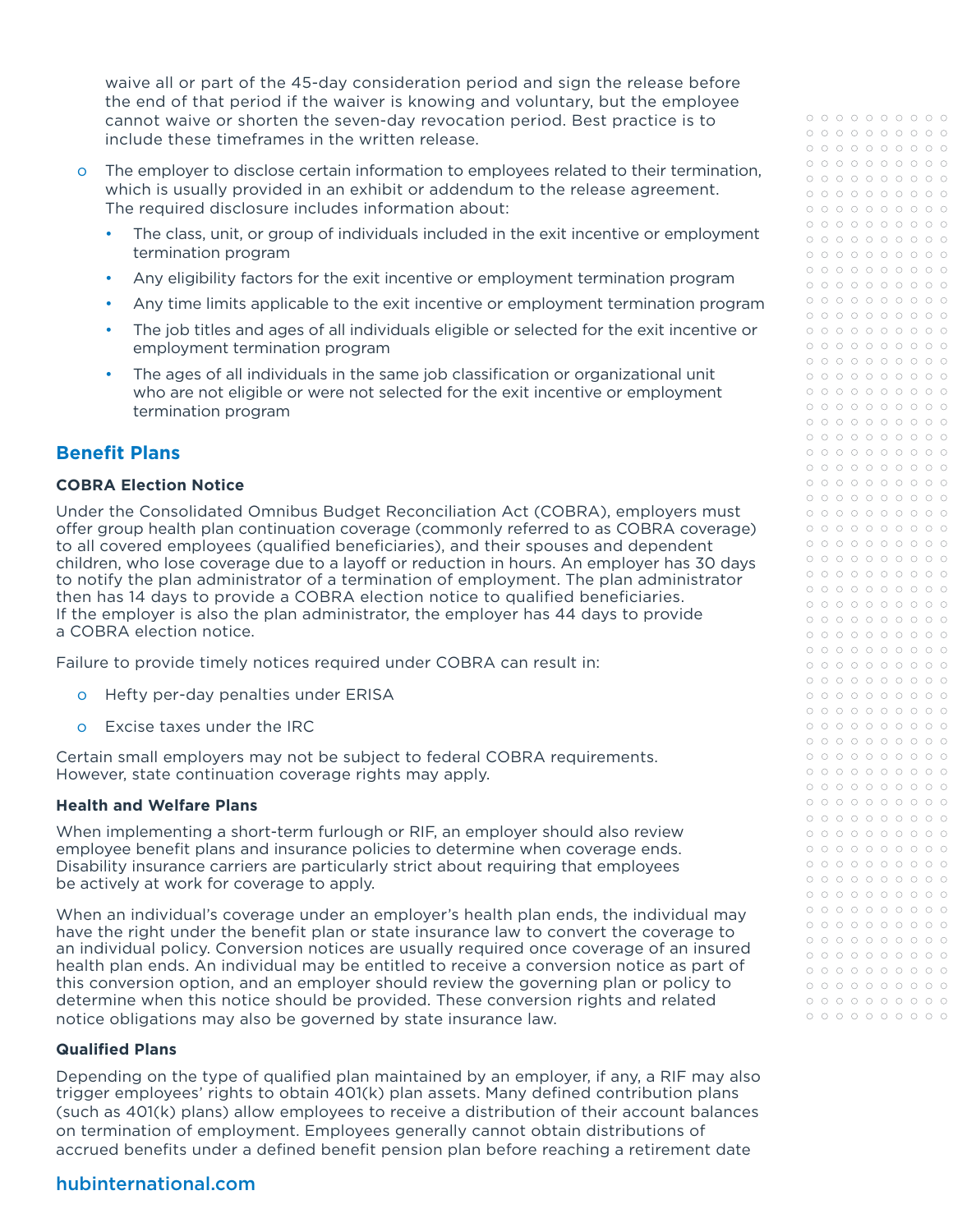defined in the plan. However, depending on the number of participants terminated, a partial termination of the plan may occur. In general, a termination of 20% of a workforce is presumed to be a partial termination that requires all participants to be 100% vested.

Some qualified plans provide for subsidized benefits in the event of a plant shutdown. Employers should review the qualified plans they sponsor to determine if these types of benefits are provided.

# **Other Considerations**

#### **Agreements with Employees**

An employer that determines that a RIF is necessary should review all relevant agreements, policies, practices, and oral representations to determine whether they limit the employer's ability to layoff the employee(s) or reduce their hours without imposing additional obligations (such as severance pay).

## **Unionized Facilities**

Layoffs in unionized facilities present other concerns, as they can trigger obligations:

- o Under existing CBAs
- o To bargain with the union over the contemplated decision and its effects

## **Notice Requirements for Plant Closings and Mass Layoffs**

An employer may have to provide notice to several parties of an impending RIF. The federal Worker Adjustment and Retraining Notification Act (WARN Act) requires that covered employers provide 60 days' advance notice of a covered plant closing or mass layoff unless limited exceptions apply (notably that the affected company is faltering despite its best efforts, unforeseeable business circumstances arise or a natural disaster occurs). For more information on the WARN Act generally, including which employers are covered, which plant closings and mass layoffs trigger notice obligations, and when layoffs must be aggregated.

## **The WARN Act also specifies how notice must be provided to the:**

*(See our Warn Act Checklist in the HUB Resource Center)*

- o Affected individuals
- o Affected union (if applicable)
- o Designated state entity
- o Chief elected official of the unit of local government where the layoff or plant closing will occur

In addition, some states apply their own notice requirements on employers implementing a RIF (these state statutes are often called "mini-WARN Acts"). Employers should check the states where their layoff or plant closing will occur to determine whether state WARN Act requirements apply.

# **Immigration Obligations**

Immigration obligations in the event of a layoff or RIF include:

- o Document retention and destruction.
- o Notice to government agencies.
- o Payment of funds for transportation abroad.

| $\circ$ | $\circ$ | $\circ$ | $\circ$ | $\circ$ | $\circ$ | $\circ$ | $\circ$ | $\circ$ | $\circ$ |
|---------|---------|---------|---------|---------|---------|---------|---------|---------|---------|
| $\circ$ | $\circ$ | $\circ$ | $\circ$ | $\circ$ | $\circ$ | $\circ$ | $\circ$ | $\circ$ | $\circ$ |
|         |         |         |         |         |         |         |         |         |         |
| $\circ$ | $\circ$ | $\circ$ | $\circ$ | $\circ$ | $\circ$ | $\circ$ | $\circ$ | $\circ$ | $\circ$ |
| $\circ$ | $\circ$ | $\circ$ | $\circ$ | $\circ$ | $\circ$ | $\circ$ | $\circ$ | $\circ$ | $\circ$ |
| $\circ$ | $\circ$ | $\circ$ | $\circ$ | $\circ$ | $\circ$ | $\circ$ | $\circ$ | $\circ$ | $\circ$ |
| $\circ$ | $\circ$ | $\circ$ | $\circ$ | $\circ$ | $\circ$ | $\circ$ | $\circ$ | $\circ$ | $\circ$ |
| $\circ$ | $\circ$ | $\circ$ | $\circ$ | $\circ$ | $\circ$ | $\circ$ | $\circ$ | $\circ$ | $\circ$ |
| $\circ$ | $\circ$ | $\circ$ | $\circ$ | $\circ$ | $\circ$ | $\circ$ | $\circ$ | $\circ$ | $\circ$ |
| $\circ$ | $\circ$ | $\circ$ | $\circ$ | $\circ$ | $\circ$ | $\circ$ | $\circ$ | $\circ$ | $\circ$ |
| $\circ$ | $\circ$ | $\circ$ | $\circ$ | $\circ$ | $\circ$ | $\circ$ | $\circ$ | $\circ$ | $\circ$ |
| $\circ$ | $\circ$ | $\circ$ | $\circ$ | $\circ$ | $\circ$ | $\circ$ | $\circ$ | $\circ$ | $\circ$ |
| $\circ$ | $\circ$ | $\circ$ | $\circ$ | $\circ$ | $\circ$ | $\circ$ | $\circ$ | $\circ$ | $\circ$ |
| $\circ$ | $\circ$ | $\circ$ | $\circ$ | $\circ$ | $\circ$ | $\circ$ | $\circ$ | $\circ$ | $\circ$ |
| $\circ$ | $\circ$ | $\circ$ | $\circ$ | $\circ$ | $\circ$ | $\circ$ | $\circ$ | $\circ$ | $\circ$ |
| $\circ$ | $\circ$ | $\circ$ | $\circ$ | $\circ$ | $\circ$ | $\circ$ | $\circ$ | $\circ$ | $\circ$ |
| $\circ$ | $\circ$ | $\circ$ | $\circ$ | $\circ$ | $\circ$ | $\circ$ | $\circ$ | $\circ$ | $\circ$ |
| $\circ$ | $\circ$ | $\circ$ | $\circ$ | $\circ$ | $\circ$ |         | $\circ$ | $\circ$ | $\circ$ |
|         |         |         |         |         |         | $\circ$ |         |         |         |
| $\circ$ | $\circ$ | $\circ$ | $\circ$ | $\circ$ | $\circ$ | $\circ$ | $\circ$ | $\circ$ | $\circ$ |
| $\circ$ | $\circ$ | $\circ$ | $\circ$ | $\circ$ | $\circ$ | $\circ$ | $\circ$ | $\circ$ | $\circ$ |
| $\circ$ | $\circ$ | $\circ$ | $\circ$ | $\circ$ | $\circ$ | $\circ$ | $\circ$ | $\circ$ | $\circ$ |
| $\circ$ | $\circ$ | $\circ$ | $\circ$ | $\circ$ | $\circ$ | $\circ$ | $\circ$ | $\circ$ | $\circ$ |
| $\circ$ | $\circ$ | $\circ$ | $\circ$ | $\circ$ | $\circ$ | $\circ$ | $\circ$ | $\circ$ | $\circ$ |
| $\circ$ | $\circ$ | $\circ$ | $\circ$ | $\circ$ | $\circ$ | $\circ$ | $\circ$ | $\circ$ | $\circ$ |
| $\circ$ | $\circ$ | $\circ$ | $\circ$ | $\circ$ | $\circ$ | $\circ$ | $\circ$ | $\circ$ | $\circ$ |
| $\circ$ | $\circ$ | $\circ$ | $\circ$ | $\circ$ | $\circ$ | $\circ$ | $\circ$ | $\circ$ | $\circ$ |
| $\circ$ | $\circ$ | $\circ$ | $\circ$ | $\circ$ | $\circ$ | $\circ$ | $\circ$ | $\circ$ | $\circ$ |
| $\circ$ | $\circ$ | $\circ$ | $\circ$ | $\circ$ | $\circ$ | $\circ$ | $\circ$ | $\circ$ | $\circ$ |
| $\circ$ | $\circ$ | $\circ$ | $\circ$ | $\circ$ | $\circ$ | $\circ$ | $\circ$ | $\circ$ | $\circ$ |
| $\circ$ | $\circ$ | $\circ$ | $\circ$ | $\circ$ | $\circ$ | $\circ$ | $\circ$ | $\circ$ | $\circ$ |
| $\circ$ | $\circ$ | $\circ$ | $\circ$ | $\circ$ | $\circ$ | $\circ$ | $\circ$ | $\circ$ | $\circ$ |
| $\circ$ | $\circ$ | $\circ$ | $\circ$ | $\circ$ | $\circ$ | $\circ$ | $\circ$ | $\circ$ | $\circ$ |
| $\circ$ | $\circ$ | $\circ$ | $\circ$ | $\circ$ | $\circ$ | $\circ$ | $\circ$ | $\circ$ | $\circ$ |
| $\circ$ | $\circ$ | $\circ$ | $\circ$ | $\circ$ | $\circ$ | $\circ$ | $\circ$ | $\circ$ | $\circ$ |
| $\circ$ | $\circ$ | $\circ$ | $\circ$ | $\circ$ | $\circ$ | $\circ$ | $\circ$ | $\circ$ | $\circ$ |
| $\circ$ | $\circ$ | $\circ$ | $\circ$ | $\circ$ | $\circ$ | $\circ$ | $\circ$ | $\circ$ | $\circ$ |
| $\circ$ | $\circ$ | $\circ$ | $\circ$ | $\circ$ | $\circ$ | $\circ$ | $\circ$ | $\circ$ | $\circ$ |
|         | $\circ$ |         |         |         |         | $\circ$ |         |         |         |
| $\circ$ |         | $\circ$ | $\circ$ | $\circ$ | $\circ$ |         | $\circ$ | $\circ$ | $\circ$ |
| $\circ$ | $\circ$ | $\circ$ | $\circ$ | $\circ$ | $\circ$ | $\circ$ | $\circ$ | $\circ$ | $\circ$ |
| $\circ$ | $\circ$ | $\circ$ | $\circ$ | $\circ$ | $\circ$ | $\circ$ | $\circ$ | $\circ$ | $\circ$ |
| $\circ$ | $\circ$ | $\circ$ | $\circ$ | $\circ$ | $\circ$ | $\circ$ | $\circ$ | $\circ$ | $\circ$ |
| $\circ$ | $\circ$ | $\circ$ | $\circ$ | $\circ$ | $\circ$ | $\circ$ | $\circ$ | $\circ$ | $\circ$ |
| $\circ$ | $\circ$ | $\circ$ | $\circ$ | $\circ$ | $\circ$ | $\circ$ | $\circ$ | $\circ$ | $\circ$ |
| $\circ$ | $\circ$ | $\circ$ | $\circ$ | $\circ$ | $\circ$ | $\circ$ | $\circ$ | $\circ$ | $\circ$ |
| $\circ$ | $\circ$ | $\circ$ | $\circ$ | $\circ$ | $\circ$ | $\circ$ | $\circ$ | $\circ$ | $\circ$ |
| $\circ$ | $\circ$ | $\circ$ | $\circ$ | $\circ$ | $\circ$ | $\circ$ | $\circ$ | $\circ$ | $\circ$ |
|         |         |         |         |         |         |         |         |         |         |
| $\circ$ | $\circ$ | $\circ$ | $\circ$ | $\circ$ | $\circ$ | $\circ$ | $\circ$ | $\circ$ | $\circ$ |
| $\circ$ | $\circ$ | $\circ$ | $\circ$ | $\circ$ | $\circ$ | $\circ$ | $\circ$ | $\circ$ | $\circ$ |
| $\circ$ | $\circ$ | $\circ$ | $\circ$ | $\circ$ | $\circ$ | $\circ$ | $\circ$ | $\circ$ | $\circ$ |
| $\circ$ | $\circ$ | $\circ$ | $\circ$ | $\circ$ | $\circ$ | $\circ$ | $\circ$ | $\circ$ | $\circ$ |
| $\circ$ | $\circ$ | $\circ$ | $\circ$ | $\circ$ | $\circ$ | $\circ$ | $\circ$ | $\circ$ | $\circ$ |
| $\circ$ | $\circ$ | $\circ$ | $\circ$ | $\circ$ | $\circ$ | $\circ$ | $\circ$ | $\circ$ | $\circ$ |
|         |         |         |         |         |         |         |         |         |         |
| $\circ$ | O       | $\circ$ | $\circ$ | $\circ$ | $\circ$ | $\circ$ | $\circ$ | $\circ$ | $\circ$ |
| $\circ$ | $\circ$ | $\circ$ | $\circ$ | $\circ$ | $\circ$ | $\circ$ | $\circ$ | $\circ$ | $\circ$ |
| $\circ$ | $\circ$ | $\circ$ | $\circ$ | $\circ$ | $\circ$ | $\circ$ | $\circ$ | $\circ$ | $\circ$ |
| $\circ$ | $\circ$ | $\circ$ | $\circ$ | $\circ$ | $\circ$ | $\circ$ | $\circ$ | $\circ$ | $\circ$ |
| $\circ$ | $\circ$ | $\circ$ | $\circ$ | $\circ$ | $\circ$ | $\circ$ | $\circ$ | $\circ$ | $\circ$ |
| $\circ$ | $\circ$ | $\circ$ | $\circ$ | $\circ$ | $\circ$ | $\circ$ | $\circ$ | $\circ$ | $\circ$ |
| $\circ$ | $\circ$ | $\circ$ | $\circ$ | $\circ$ | $\circ$ | $\circ$ | $\circ$ | $\circ$ | $\circ$ |
| $\circ$ | $\circ$ | $\circ$ | $\circ$ | $\circ$ | $\circ$ | $\circ$ | $\circ$ | $\circ$ | $\circ$ |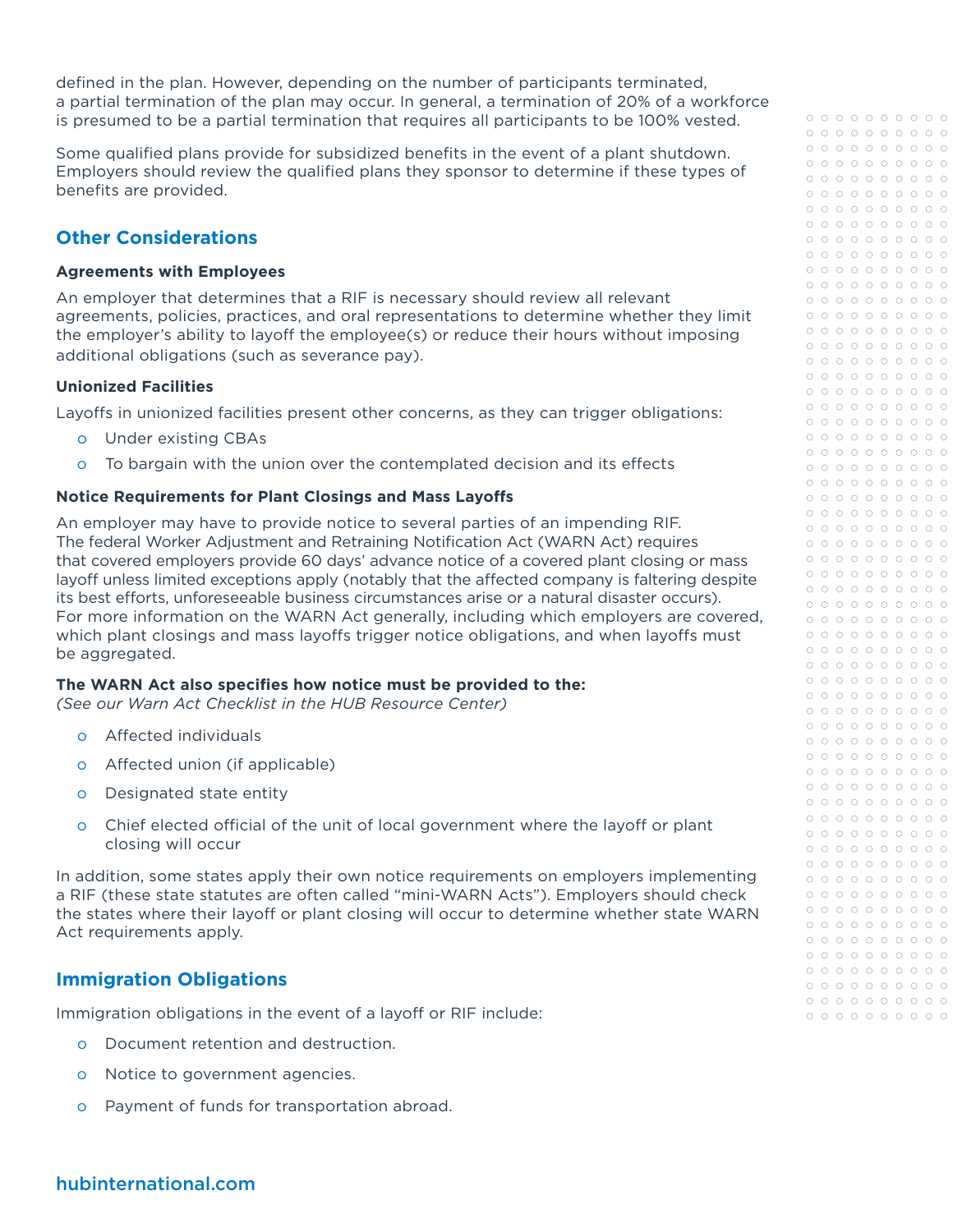Some of these obligations apply to all employers and others apply only to employers that sponsor foreign workers. For example, all employers must comply with the Immigration Reform and Control Act (IRCA), which mandates the completion and retention of Form I-9 for each employee. For employers that sponsor foreign workers, the employer's specific obligations vary depending on the type of sponsorship undertaken for each individual worker.

## **Employee Communications and Conduct**

When implementing a RIF, employers should consider putting the following procedures in place to manage the process of informing employees.

#### **Training**

Consider holding briefing sessions to allow decisionmakers to ask questions and talk through criteria used in making RIF selections. All supervisors likely to participate in the RIF, especially those who interact with the selected employees, should be trained to:

- o Ensure understanding of the employer's rationale for the RIF and all related programs and procedures.
- o Effectively communicate the layoffs to employees.
- o Understand and handle employees' reactions.
- o Conduct actual terminations.

Supervisors should also be trained on the liability facing the employer if employees are treated unfairly or discriminatorily.

#### **Notifying Employees**

*(See the Employee Information Sheet in the HUB Resource Center)*

Announce layoff decisions in a meeting with the individual employee unless an entire facility or department is being closed. In meetings with affected employees, the employer's representative should:

- o Meet with employees in a confidential setting and with at least one witness present (typically, another member of management or a human resources professional).
- o Be honest, respectful, and empathetic, and thank the employee for his contributions.
- o Advise affected employees of their benefits rights and provide information related to:
	- severance pay (if any);
	- COBRA coverage;
	- procedures for applying for unemployment compensation;
	- outplacement assistance; and
	- employee assistance programs.
- o Consider explaining the selection criteria used in the layoff decision (for example, performance or elimination of an entire department). If the employee questions his selection for the layoff, he should only be advised of the criteria used in making the layoff selection decision, not his relative scoring or why he was selected instead of other employees. The employer should answer the employee's questions honestly, but without condescension or engaging in arguments.
- o Consider offering to provide a reference if the employee signs an appropriate release form. A reference may be appropriate if the selection criteria were not related to performance or productivity and the employee's performance warrants a positive reference. However, employers who have a policy or practice of providing a neutral reference (for example, a reference that only confirms dates of employment and position(s) held) should evaluate whether providing a positive reference for some employees and not others may lead to disparate treatment claims.

| $\circ$ | $\circ$ | $\circ$ | $\circ$ | $\circ$ | $\circ$ | $\circ$ | $\circ$ | $\circ$ | $\circ$ |
|---------|---------|---------|---------|---------|---------|---------|---------|---------|---------|
| $\circ$ | $\circ$ | $\circ$ | $\circ$ | $\circ$ | $\circ$ | $\circ$ | $\circ$ | $\circ$ | $\circ$ |
| $\circ$ | $\circ$ | $\circ$ | $\circ$ | $\circ$ | $\circ$ | $\circ$ | $\circ$ | $\circ$ | $\circ$ |
| $\circ$ | $\circ$ | $\circ$ | $\circ$ | $\circ$ | $\circ$ | $\circ$ | $\circ$ | $\circ$ | $\circ$ |
| $\circ$ | $\circ$ | $\circ$ | $\circ$ | $\circ$ | $\circ$ | $\circ$ | $\circ$ | $\circ$ | $\circ$ |
| $\circ$ | $\circ$ | $\circ$ | $\circ$ | $\circ$ | $\circ$ | $\circ$ | $\circ$ | $\circ$ | $\circ$ |
| $\circ$ | $\circ$ | $\circ$ | $\circ$ | $\circ$ | $\circ$ | $\circ$ | $\circ$ | $\circ$ | $\circ$ |
| $\circ$ | $\circ$ | $\circ$ | $\circ$ | $\circ$ | $\circ$ | $\circ$ | $\circ$ | $\circ$ | $\circ$ |
| $\circ$ | $\circ$ | $\circ$ | $\circ$ | $\circ$ | $\circ$ | $\circ$ | $\circ$ | $\circ$ | $\circ$ |
| $\circ$ | $\circ$ | $\circ$ | $\circ$ | $\circ$ | $\circ$ | $\circ$ | $\circ$ | $\circ$ | $\circ$ |
| $\circ$ | $\circ$ | $\circ$ | $\circ$ | $\circ$ | $\circ$ | $\circ$ | $\circ$ | $\circ$ | $\circ$ |
| $\circ$ | $\circ$ | $\circ$ | $\circ$ | $\circ$ | $\circ$ | $\circ$ | $\circ$ | $\circ$ | $\circ$ |
| $\circ$ | $\circ$ | $\circ$ | $\circ$ | $\circ$ | $\circ$ | $\circ$ | $\circ$ | $\circ$ | $\circ$ |
| $\circ$ | $\circ$ | $\circ$ | $\circ$ | $\circ$ | $\circ$ | $\circ$ | $\circ$ | $\circ$ | $\circ$ |
| $\circ$ | $\circ$ | $\circ$ | $\circ$ | $\circ$ | $\circ$ | $\circ$ | $\circ$ | $\circ$ | $\circ$ |
| $\circ$ | $\circ$ | $\circ$ | $\circ$ | $\circ$ | $\circ$ | $\circ$ | $\circ$ | $\circ$ | $\circ$ |
|         |         |         |         |         |         |         |         |         |         |
| $\circ$ | $\circ$ | $\circ$ | $\circ$ | $\circ$ | $\circ$ | $\circ$ | $\circ$ | $\circ$ | $\circ$ |
| $\circ$ | $\circ$ | $\circ$ | $\circ$ | $\circ$ | $\circ$ | $\circ$ | $\circ$ | $\circ$ | $\circ$ |
| $\circ$ | $\circ$ | $\circ$ | $\circ$ | $\circ$ | $\circ$ | $\circ$ | $\circ$ | $\circ$ | $\circ$ |
| $\circ$ | $\circ$ | $\circ$ | $\circ$ | $\circ$ | $\circ$ | $\circ$ | $\circ$ | $\circ$ | $\circ$ |
| $\circ$ | $\circ$ | $\circ$ | $\circ$ | $\circ$ | $\circ$ | $\circ$ | $\circ$ | $\circ$ | $\circ$ |
| $\circ$ | $\circ$ | $\circ$ | $\circ$ | $\circ$ | $\circ$ | $\circ$ | $\circ$ | $\circ$ | $\circ$ |
| $\circ$ | $\circ$ | $\circ$ | $\circ$ | $\circ$ | $\circ$ | $\circ$ | $\circ$ | $\circ$ | $\circ$ |
| $\circ$ | $\circ$ | $\circ$ | $\circ$ | $\circ$ | $\circ$ | $\circ$ | $\circ$ | $\circ$ | $\circ$ |
| $\circ$ | $\circ$ | $\circ$ | $\circ$ | $\circ$ | $\circ$ | $\circ$ | $\circ$ | $\circ$ | $\circ$ |
| $\circ$ | $\circ$ | $\circ$ | $\circ$ | $\circ$ | $\circ$ | $\circ$ | $\circ$ | $\circ$ | $\circ$ |
| $\circ$ | $\circ$ | $\circ$ | $\circ$ | $\circ$ | $\circ$ | $\circ$ | $\circ$ | $\circ$ | $\circ$ |
| $\circ$ | $\circ$ | $\circ$ | $\circ$ | $\circ$ | $\circ$ | $\circ$ | $\circ$ | $\circ$ | $\circ$ |
| $\circ$ | $\circ$ | $\circ$ | $\circ$ | $\circ$ | $\circ$ | $\circ$ | $\circ$ | $\circ$ | $\circ$ |
| $\circ$ | $\circ$ | $\circ$ | $\circ$ | $\circ$ | $\circ$ | $\circ$ | $\circ$ | $\circ$ | $\circ$ |
| $\circ$ | $\circ$ | $\circ$ | $\circ$ | $\circ$ | $\circ$ | $\circ$ | $\circ$ | $\circ$ | $\circ$ |
| $\circ$ | $\circ$ | $\circ$ | $\circ$ | $\circ$ | $\circ$ | $\circ$ | $\circ$ | $\circ$ | $\circ$ |
| $\circ$ | $\circ$ | $\circ$ | $\circ$ | $\circ$ | $\circ$ | $\circ$ | $\circ$ | $\circ$ | $\circ$ |
| $\circ$ | $\circ$ | $\circ$ | $\circ$ | $\circ$ | $\circ$ | $\circ$ | $\circ$ | $\circ$ | $\circ$ |
| $\circ$ | $\circ$ | $\circ$ | $\circ$ | $\circ$ | $\circ$ | $\circ$ | $\circ$ | $\circ$ | $\circ$ |
| $\circ$ | $\circ$ | $\circ$ | $\circ$ | $\circ$ | $\circ$ | $\circ$ | $\circ$ | $\circ$ | $\circ$ |
| $\circ$ | $\circ$ | $\circ$ | $\circ$ | $\circ$ | $\circ$ | $\circ$ | $\circ$ | $\circ$ | $\circ$ |
| $\circ$ | $\circ$ | $\circ$ | $\circ$ | $\circ$ | $\circ$ | $\circ$ | $\circ$ | $\circ$ | $\circ$ |
| $\circ$ | $\circ$ | $\circ$ | $\circ$ | $\circ$ | $\circ$ | $\circ$ | $\circ$ | $\circ$ | $\circ$ |
| $\circ$ | $\circ$ | $\circ$ | $\circ$ | $\circ$ | $\circ$ | $\circ$ | $\circ$ | $\circ$ | $\circ$ |
| $\circ$ | $\circ$ | $\circ$ | $\circ$ | $\circ$ | $\circ$ | $\circ$ | $\circ$ | $\circ$ | $\circ$ |
| $\circ$ | $\circ$ | $\circ$ | $\circ$ | $\circ$ | $\circ$ | $\circ$ | $\circ$ | $\circ$ | $\circ$ |
| $\circ$ | $\circ$ | $\circ$ | $\circ$ | $\circ$ | $\circ$ | $\circ$ | $\circ$ | $\circ$ | $\circ$ |
| $\circ$ | $\circ$ | $\circ$ | $\circ$ | $\circ$ | $\circ$ | $\circ$ | $\circ$ | $\circ$ | $\circ$ |
| $\circ$ | $\circ$ | $\circ$ | $\circ$ | $\circ$ | $\circ$ | $\circ$ | $\circ$ | $\circ$ | $\circ$ |
|         |         |         |         |         |         |         |         |         |         |
| O       | O       | O       | O       | O       | O       | O       | O       | O       | O       |
| $\circ$ | $\circ$ | $\circ$ | $\circ$ | $\circ$ | $\circ$ | $\circ$ | $\circ$ | $\circ$ | $\circ$ |
| $\circ$ | $\circ$ | $\circ$ | $\circ$ | $\circ$ | $\circ$ | $\circ$ | $\circ$ | $\circ$ | $\circ$ |
| $\circ$ | $\circ$ | $\circ$ | $\circ$ | $\circ$ | $\circ$ | $\circ$ | $\circ$ | $\circ$ | $\circ$ |
| $\circ$ | $\circ$ | $\circ$ | $\circ$ | $\circ$ | $\circ$ | $\circ$ | $\circ$ | $\circ$ | $\circ$ |
| $\circ$ | $\circ$ | $\circ$ | $\circ$ | $\circ$ | $\circ$ | $\circ$ | $\circ$ | $\circ$ | $\circ$ |
| $\circ$ | $\circ$ | $\circ$ | $\circ$ | $\circ$ | $\circ$ | $\circ$ | $\circ$ | $\circ$ | $\circ$ |
| $\circ$ | $\circ$ | $\circ$ | $\circ$ | $\circ$ | $\circ$ | $\circ$ | $\circ$ | $\circ$ | $\circ$ |
| $\circ$ | $\circ$ | $\circ$ | $\circ$ | $\circ$ | $\circ$ | $\circ$ | $\circ$ | $\circ$ | $\circ$ |
| $\circ$ | $\circ$ | $\circ$ | $\circ$ | $\circ$ | $\circ$ | $\circ$ | $\circ$ | $\circ$ | $\circ$ |
| $\circ$ | $\circ$ | $\circ$ | $\circ$ | $\circ$ | $\circ$ | $\circ$ | $\circ$ | $\circ$ | $\circ$ |
| $\circ$ | $\circ$ | $\circ$ | $\circ$ | $\circ$ | $\circ$ | $\circ$ | $\circ$ | $\circ$ | $\circ$ |
| $\circ$ | $\circ$ | $\circ$ | $\circ$ | $\circ$ | $\circ$ | $\circ$ | $\circ$ | $\circ$ | $\circ$ |
| $\circ$ | $\circ$ | $\circ$ | $\circ$ | $\circ$ | $\circ$ | $\circ$ | $\circ$ | $\circ$ | $\circ$ |
| $\circ$ | $\circ$ | $\circ$ | $\circ$ | $\circ$ | $\circ$ | $\circ$ | $\circ$ | $\circ$ | $\circ$ |